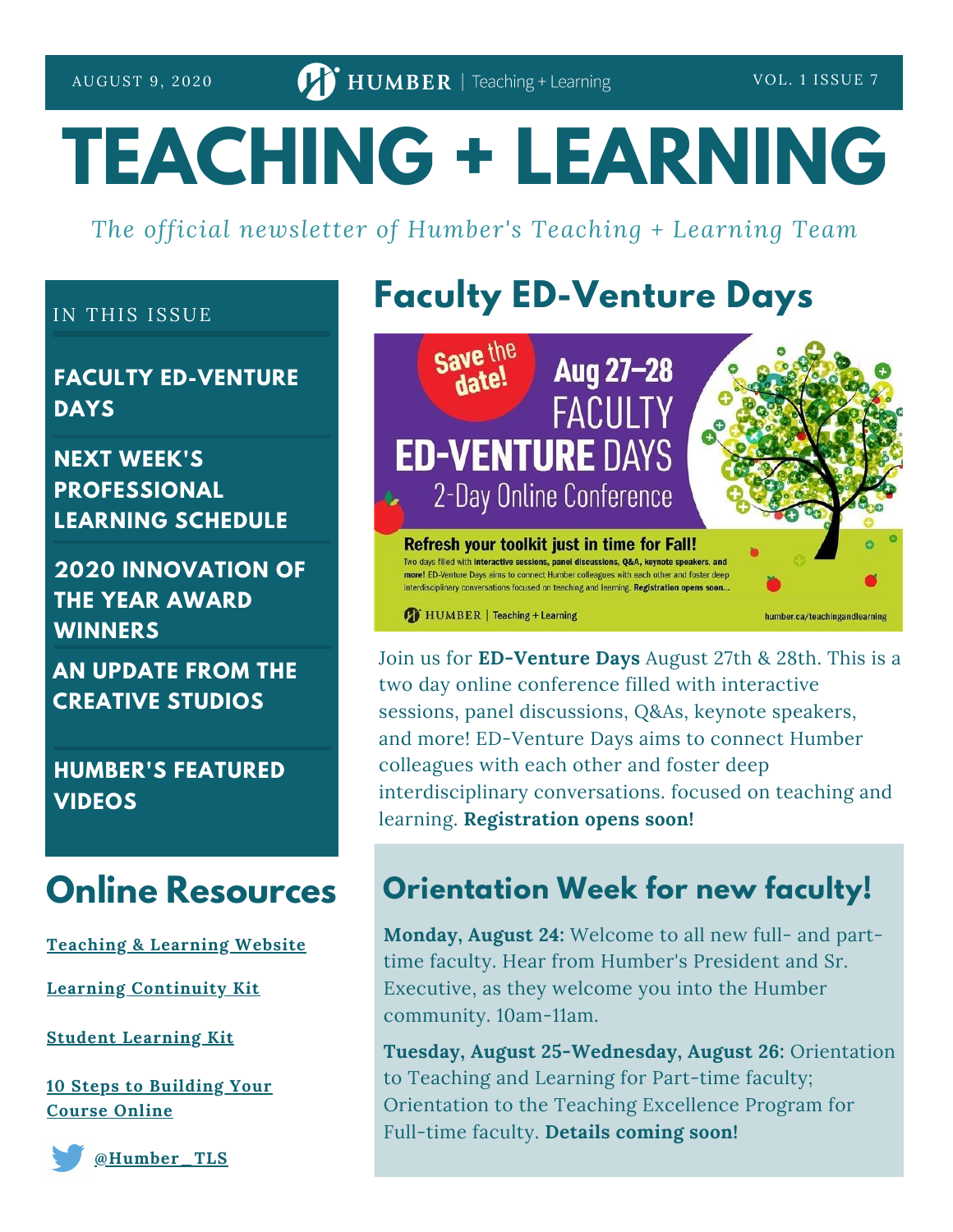## **TEACHING + LEARNING Professional Learning Series**

Be sure to visit the Teaching + Learning website regularly for an updated Professional Learning schedule including dates and times. Sessions are also recorded and available on our website at the bottom of the [Professional](https://sites.google.com/view/learningcontinuitykit/home/attend-virtual-training) Learning page. Click here to be redirected to our wesbite[.](https://sites.google.com/view/learningcontinuitykit/home/attend-virtual-training)

**Get an A+ on your Blackboard Grade Center**

Tuesday, August 11 3pm-4pm

**Course Design Support!** Every Wednesday 10:00am-11:00am

#### **Virtual Instructional Support**

**Studio** (Faculty Blackboard Support) Email, Phone, Appointments facultyblackboard@humber.caPhone: 416-675-6622,x3288orx4744LIVE Monday - Friday, 9:00am - 5:00pm

**Blackboard drop-in support** Monday - Friday, 10:00 am - 2:00 pm

## **[League Innovation of](https://humber.ca/staff/announcement/2020-league-innovation-year-winner) the Year Award**

**Congratulations SieuMoi Ly & Mary Lee** on being awarded the **League Innovation of the Year Award 2020** for your project "Dispute Resolution Clinic"

HUMBER | Teaching + Learning



## **[Humber Innovation of](https://humber.ca/staff/announcement/2020-humber-innovation-year-winner) the Year Award**

**Congratulations Elinor Bray-Collins & Sara Hassan** 

on being awarded the

**Humber Innovation of the Year Award 2020** 

for your project "Map It to Win It-Adapting a Global Systems Thinking Competition to the Polytechnic Classroom"

HUMBER | Teaching + Learning

# **Give a Virtual High Five!**



**Do you work with someone who deserves a Virtual High Five? Email ctl@humber.ca to tell us about your awesome colleague!**